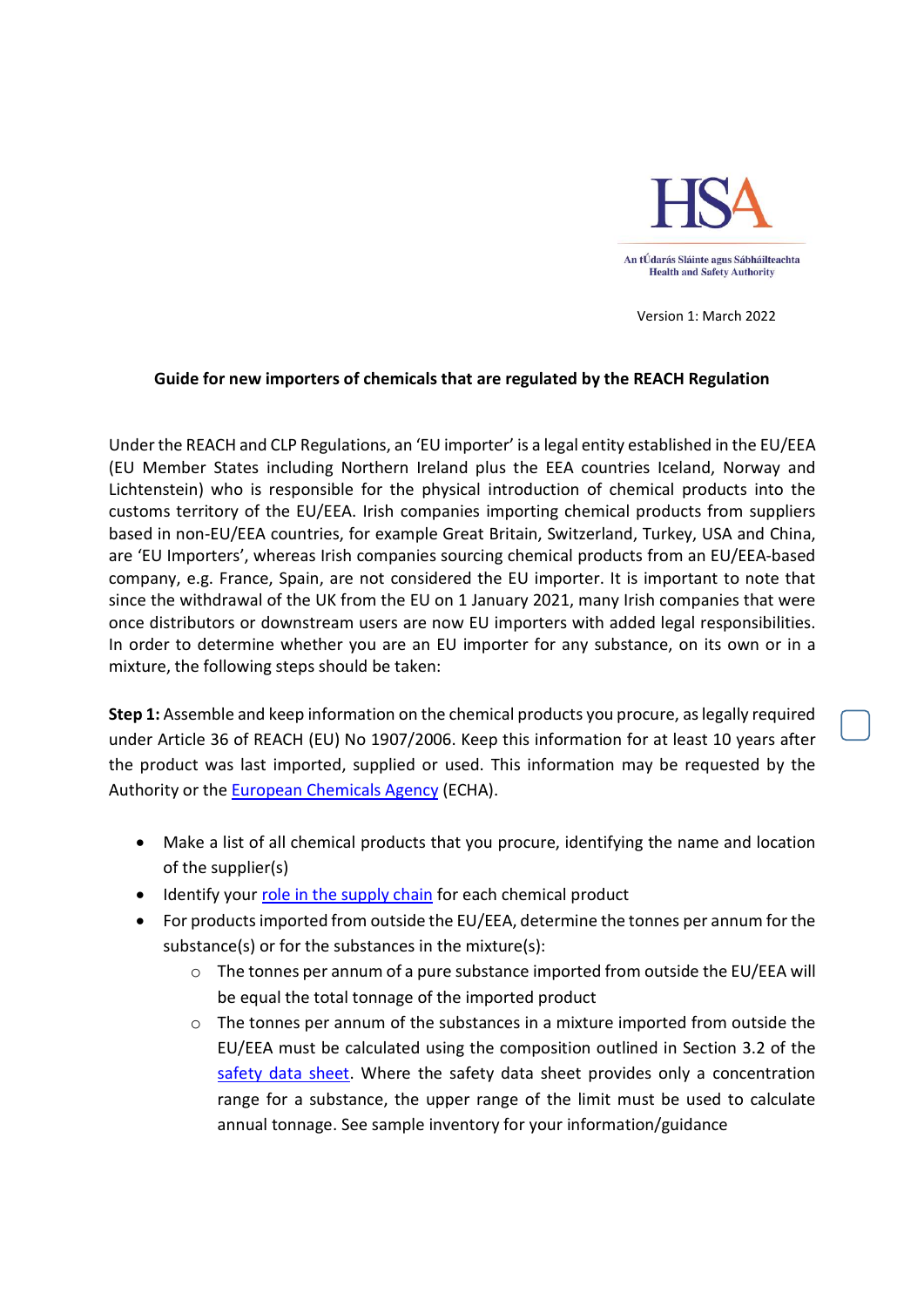• If the same substance is contained in multiple imported products, the tonnage for that substance is calculated based on the cumulative tonnage in all imported products in the calendar year

Step 2: Establish and maintain documentary evidence of the REACH registration status of each substance, on its own or in mixtures, imported from a non-EU/EEA supplier at one tonne or more per annum. Where no REACH registration is in place for a substance, you as the EU importer must register with the European Chemicals Agency (ECHA) before importing volumes of one tonne or more per annum. If a substance is not REACH registered, it is illegal to import it and place it on the Irish market at volumes of one tonne or more per year. There are some exemptions from the obligation to register for certain substances listed in Annexes IV and V of REACH or substances covered by other legislation, such as foods and medicines.

For an Irish company with a non-EU/EEA supplier in Great Britain (England, Scotland or Wales) who was not the EU importer prior to 1 January 2021, check whether your supplier has taken any of the below steps to ensure your continued compliance with REACH and ensure that as the EU importer, you have documentation to demonstrate compliance.

- 1) Your supplier transferred their REACH registration(s) to an EU/EEA legal entity that meets the definition of a supplier under the REACH Regulation i.e. a manufacturer, importer, downstream user or distributor placing on the market a substance on its own or in a mixture, and your purchasing and/or delivery documentation relates to this EU/EEA company or
- 2) Your supplier appointed an EU/EEA-based only representative (OR) (only possible for non-EU/EEA manufacturers or formulators) and you have written confirmation from that OR that your imported tonnage is covered under the arrangement, or
- 3) Your supplier sources all substances used in the formulation of mixtures supplied to you from an EU/EEA registrant (thus allowing you to rely on the exemption for reimported substances under article 2(7)(c) of REACH) and you have documentation to demonstrate this in line with ECHA Q&A 1076

Alternatively,

- 4) You must register any imported substance(s) on its own or in a mixture, with ECHA before importing one tonne or more per annum or
- 5) You must source the substance from an EU/EEA supplier who has a REACH registration in place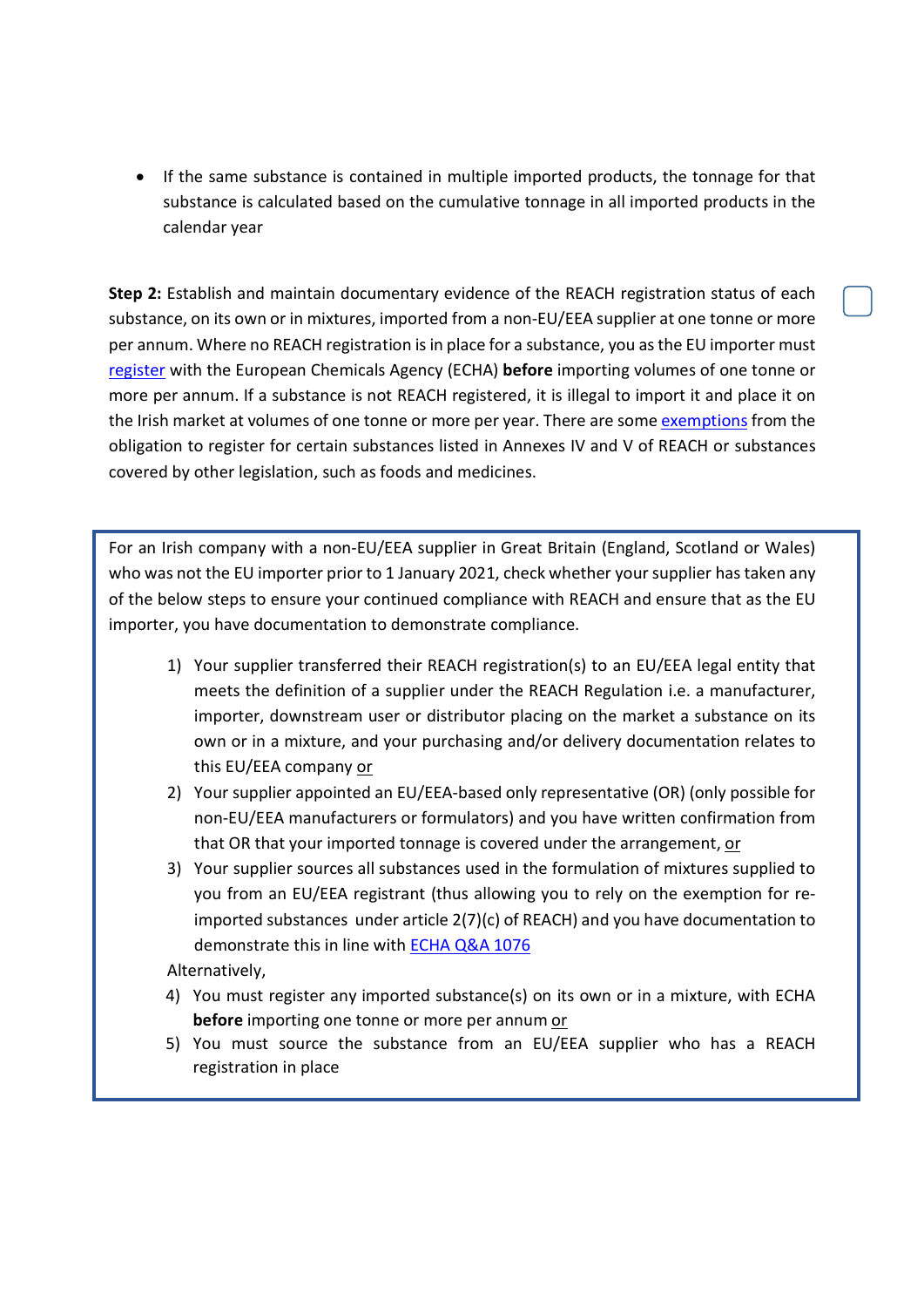Step 3: Regardless of your REACH registration duties, as an EU importer, you must also meet all regulatory obligations including the below non-exhaustive list:

- Provide a REACH-compliant safety data sheet (SDS) (as required under Article 31 REACH) to distributors and industrial and professional customers in your supply chain. A hard copy or a direct link to the SDS must be provided at first sale/supply and following any updates to the SDS.
- Ensure the SDS lists the EU supplier information in Section 1 (as required under Annex II REACH), that the SDS is relevant to the Irish market (e.g. NPIC number, Irish OELVs) and complies with the general requirements of Annex II as amended. The supplier is the EU/EEA-based manufacturer, importer, downstream user or distributor placing on the market a substance on its own or in a mixture. A legal entity with no clear and active role in the supply chain may not be listed as the product supplier. The non-EU/EEA supplier details may not be included in the SDS, with the exception of the non-EU/EEA manufacturer or formulator who has appointed an OR.
- Check that the hazard label where needed (as required under Article 17 of the CLP Regulation), includes the name, address and contact details of an EU/EEA-based manufacturer, importer, downstream user or distributor and corresponds to the information in Section 2.2 of the SDS. The non-EU/EEA supplier details may be mentioned in 'supplemental information' on the label, see ECHA Q&A 1808.
- Notify hazardous substances to the Classification and Labeling inventory (as required under Article 40 CLP) maintained by ECHA within one month of importing or placing that substance on the market regardless of the tonnage imported. This obligation is specified in Article 40 CLP, however a substance need not be notified to ECHA by importers who have submitted a REACH registration for that substance.
- Notify mixtures that are placed on the Irish market and have a physical and/or human health hazard (but not environment hazard alone) to the National Poisons Information Centre (NPIC) (as required under Article 45 CLP) and include their emergency contact number in Section 1.4 of the SDS
- Ensure that where a hazardous mixture is intended to be sold to the general public and requires a child-resistant fastening and/or tactile warning of danger, it is packaged as such as required under Article 35 CLP
- Check if any substances in the mixtures you place on the market are listed on the Authorisation list (Article 56 & Annex XIV REACH) or Restriction list of REACH (Article 67 & Annex XVII REACH), or if any substances in the articles you place on the market are listed on the Candidate List of REACH (Article 33 REACH), and ensure compliance with any additional obligations required as a result of their listing